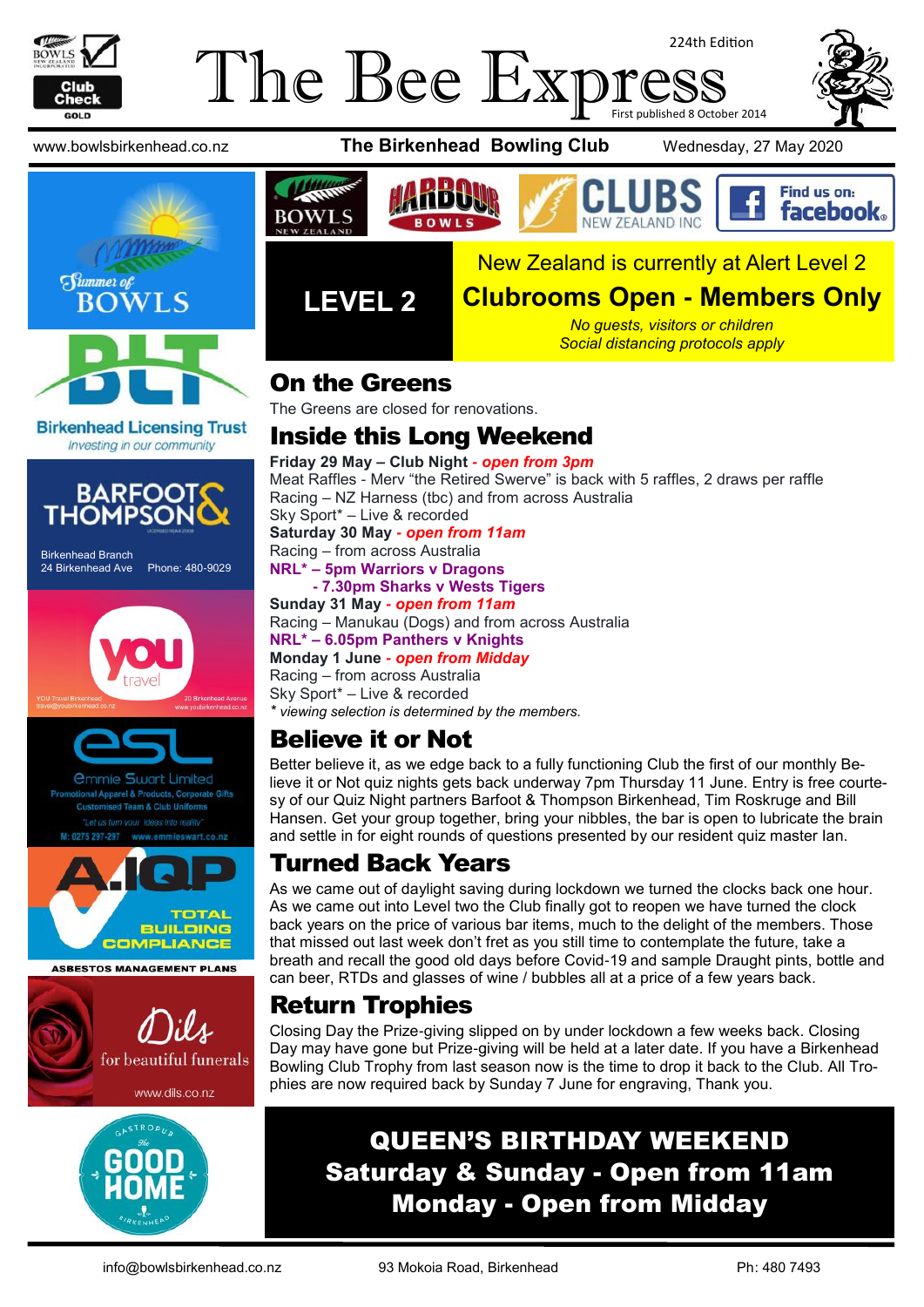www.bowlsbirkenhead.co.nz **The Birkenhead Bowling Club** Wednesday, 27 May 2020





#### **HEELS ON** 155 Wairau Road ph: 444 5756 www.wheelsonwairau.co.nz





That letter, "Your Club needs your help", emailed out 22 May, contrary to popular belief was not composed by the Club Secretary, he was only the messenger. Any questions regarding the letter please address the Club Chairperson or President. Thank you to all those that have responded positively, some have been extremely generous, we are fortunate to have such great playing and social members.

AGM 2019

#### The Race for President

Who is standing for the Board of Management? There are two applicants for the positions of President and Vice President and seven applicants for the five Board Member positions. Positions of Secretary and Treasurer only one application has been received for each. Due to the applicant's applications, once the position of President has been voted on the other vacancies we sort themselves out by elimination. The Structure of the Board of Management for 2020-21 will come down to the result of the race for President.



**Joseph Korkis** Position applied for: **President Vice President Board Member**

**Terry Moverley** Position applied for: **Secretary**

**Keith Burgess** Position applied for: **Board Member**

**Merv Garred** Position applied for: **Board Member**

**Evan Thomas** Position applied for: **Board Member**



**Randall Watkins** Position applied for: **President Vice President Board Member**

**Elaine Utting** Position applied for: **Treasurer**

AGM 2020 10am Sunday 7 June 2020 @ Birkenhead Bowling Club

> **Jimmy Heath** Position applied for: **Board Member**

**Tommy Winton** Position applied for: **Board Member**



**Birkenhead Licensing Trust** Investing in our community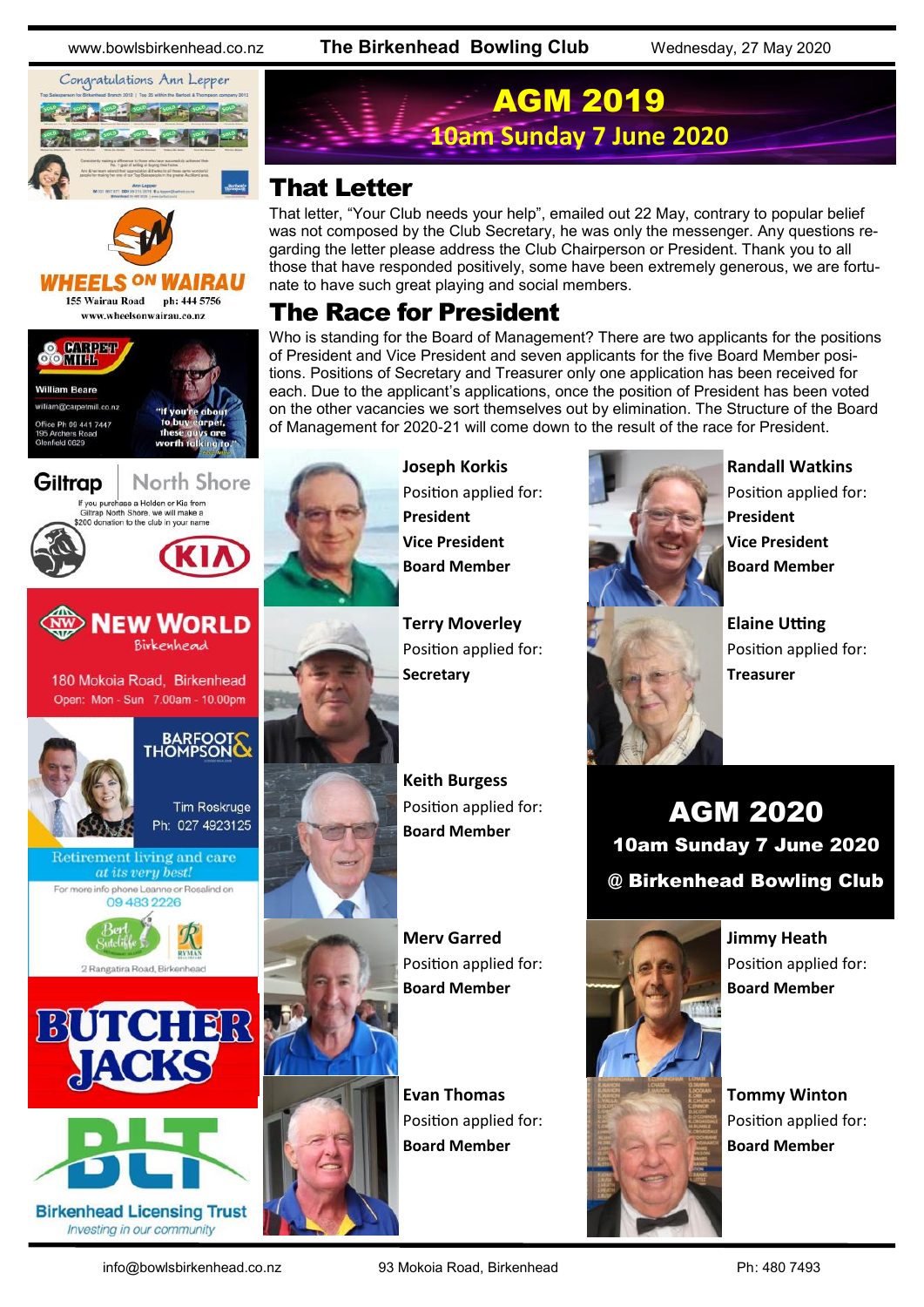www.bowlsbirkenhead.co.nz **The Birkenhead Bowling Club** Wednesday, 27 May 2020



Birkenhead Branch



I Apparel & Products, Corporate Gifts ed Team & Club Uniforms

ieswart.co.nz



**ASBESTOS MANAGEMENT PLANS** 









# **Proud to** support your Club

Mention your club in purchasing your car from us, and we'll donate<br>\$200 to your club in your name

www.giltrapnorthshore.co.nz

Ph: 09 444 8114



#### Here is Your Chance

The Club may have the Board of Management overseeing the overall running of the Club but the grassroots are run by the various members and committees.

Although some seem to think the fairies behind the green keeper's shed magically set up and coordinate the smooth running of the club, it's not the case!. It is members working together, behind the scenes, putting a bit in here and there, often for the benefit of other members.

If you can assist in a position or on a committee listed here put your name and signature on the board in the Club.

Club Captain. Club Almoner, Selectors, Match Committee, Mid-week Tournament Committee, Sunday Tournament Committee, Roll-up Committee, Sponsorship Committee, Social Committee, House Committee, Grounds and Maintenance Committee, Greens Superintendent, Delegate to BNH, Substitute Delegate to BNH, 1-5 Year Coordinator, Website Director.

No experience is need on various committees as those serving with you will show you the ropes, you just need to be keen, we all started somewhere. Come on, come and help out, the Club needs you.

#### Hospitality We Must

As we are in the business of hospitality and to keep our bar open, we are required to maintain a Contact Tracing Register, Social Distancing protocols and adhere to other COVID-19 restrictions particular to the hospitality industry.

- Members only, No visitors, guests or children.
- Contract Tracing Sign in and out of the Clubrooms.
- Sanitiser is available at various locations in the Club.
- Sit in your group of no more than six persons per table.
- Tables have been set up for social distancing, Do not move them.
- Fresh glass with every drink, no refilled glasses.
- The Clubrooms are restricted to 64 persons seated.
- Only 3 persons in the Gaming Lounge at a time, no spectators.
- Downstairs Level (Wrong bias bar and bathrooms) are closed.
- Greens are closed.
- If you feel unwell or have flu like symptoms stay home.



## Quiz Night 7pm Thursday 11 June Enter free on the Night

Quiz Partners: Barfoot & Thompson Birkenhead, Bill Hansen and Tim Roskruge